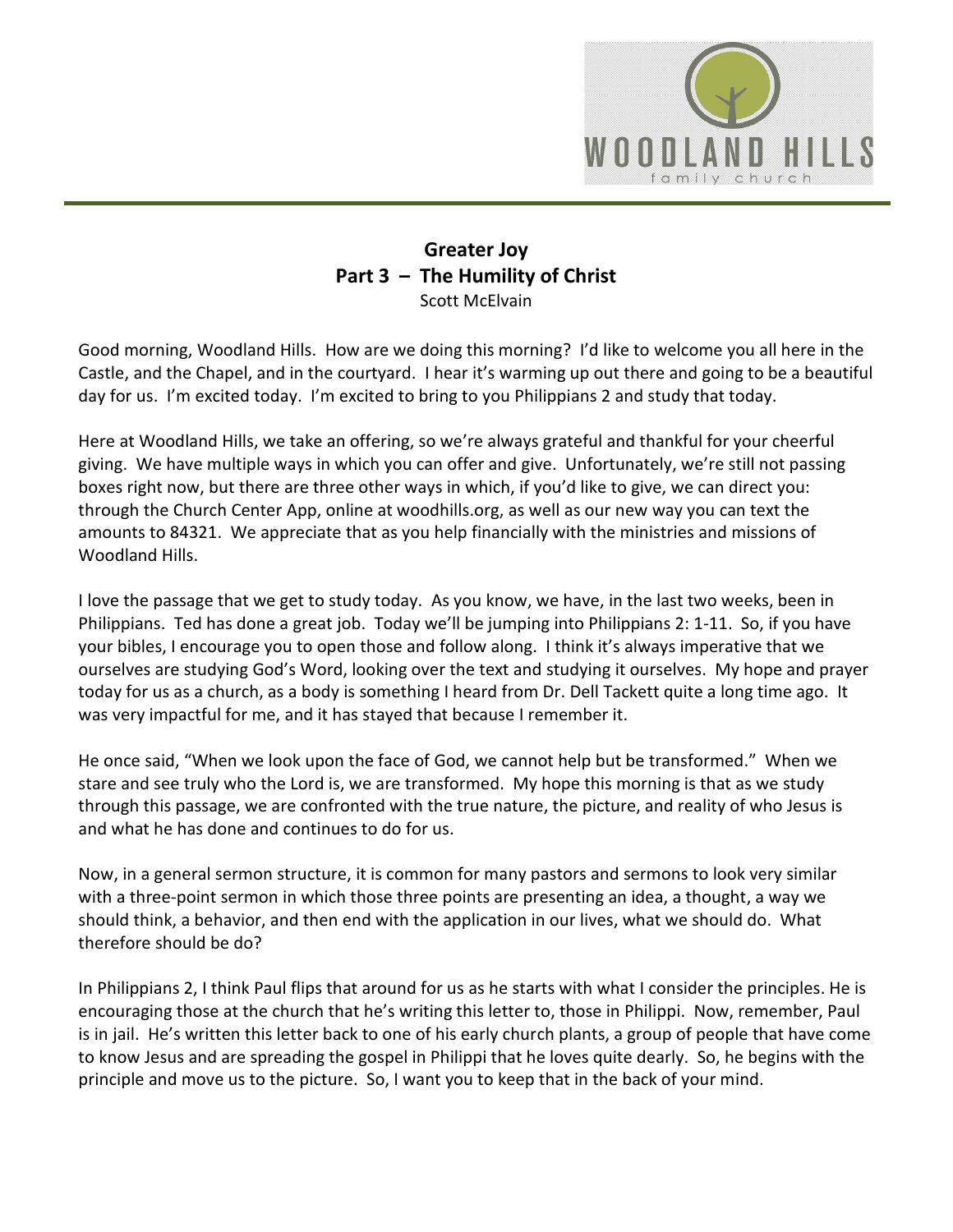Verses 1-4 are the principles Paul is calling us to, the way we should act, what we should do. And he ends with a picture of why we should be doing that. Quite different than often we have. So, going with the text, we will do the same for us this morning. So, jumping right in, we're going to start off in Verses 1-4.

## *Therefore if you have any encouragement from being united with Christ, if any comfort from his love, if any common sharing in the Spirit, if any tenderness and compassion, 2 then make my joy complete by being like-minded, having the same love, being one in spirit and of one mind. 3 Do nothing out of selfish ambition or vain conceit. Rather, in humility value others above yourselves, 4 not looking to your own interests but each of you to the interests of the others.*

I don't know about you, but when I read that, I realize very quickly this is a tall task that Paul is calling us to. In my opinion, his over arching idea and concept is that of unity. He loves these people, he is encouraging them to be unified. And when I look at the four different things, when I boil all that down, just simply pulling from the text, I believe he's saying, "Hey, be of the same mind. Have the same love. Humble yourself and think of others more than yourself." All these things lead to unity.

I feel as though I would be wasting my breath this morning to contend to you that unity is something easily grasped in today's culture, in our workplaces, and even in our relationships. We all inherently recognize the friction that occurs from different opinions, beliefs, what we should be doing, what's going on. We all recognize that there is a lack of unity in many, many areas. I do believe it begs the question, why is this so hard? What makes unity so difficult? Why is this so hard?

To illustrate this, I want to pick up the idea of thinking about sports teams, the athletic world. I think it presents a picture that we easily understand and can apply back to the way in which we live or lives. You see, sports teams are a group of individuals coming together that don a jersey, that should have a similar goal, that are striving to compete and win. When we see a team working well, it is a thing of beauty. When I walk into a gym and I see five players playing for one another, when I see five players playing their role, it is a thing of beauty.

However, more often than not, when I walk into a gym, I see players who are looking out for their own glory, they are going after their own name, then want more shots, they want a bigger role on the team. They're disgruntled because their voice is not being heard. They are unhappy with the coaches direction of the team and think they have better ideas. It does not take us long to even take into account the actual realms of football and basketball right now to think how many disgruntled players there are. "I want out of this situation." "My contract is garbage." "I am the deal." "Give me the spotlight." "I want the limelight." "It is about me."

We are not different, are we? We often are pursuing the very same things at which we seethe so easily in athletes. Another way to put it is I believe it comes down to a sense of entitlement. Yes, it's sin, but that sin name is a sense of entitlement. "I deserve." "You owe me." "And I'm entitled to this." It is a self-centered pride that keeps us from unity. It is the pride that says "I'm better than all of you." "I deserve this." "I should get this." "Don't you know who I am?" "My thoughts, my opinions."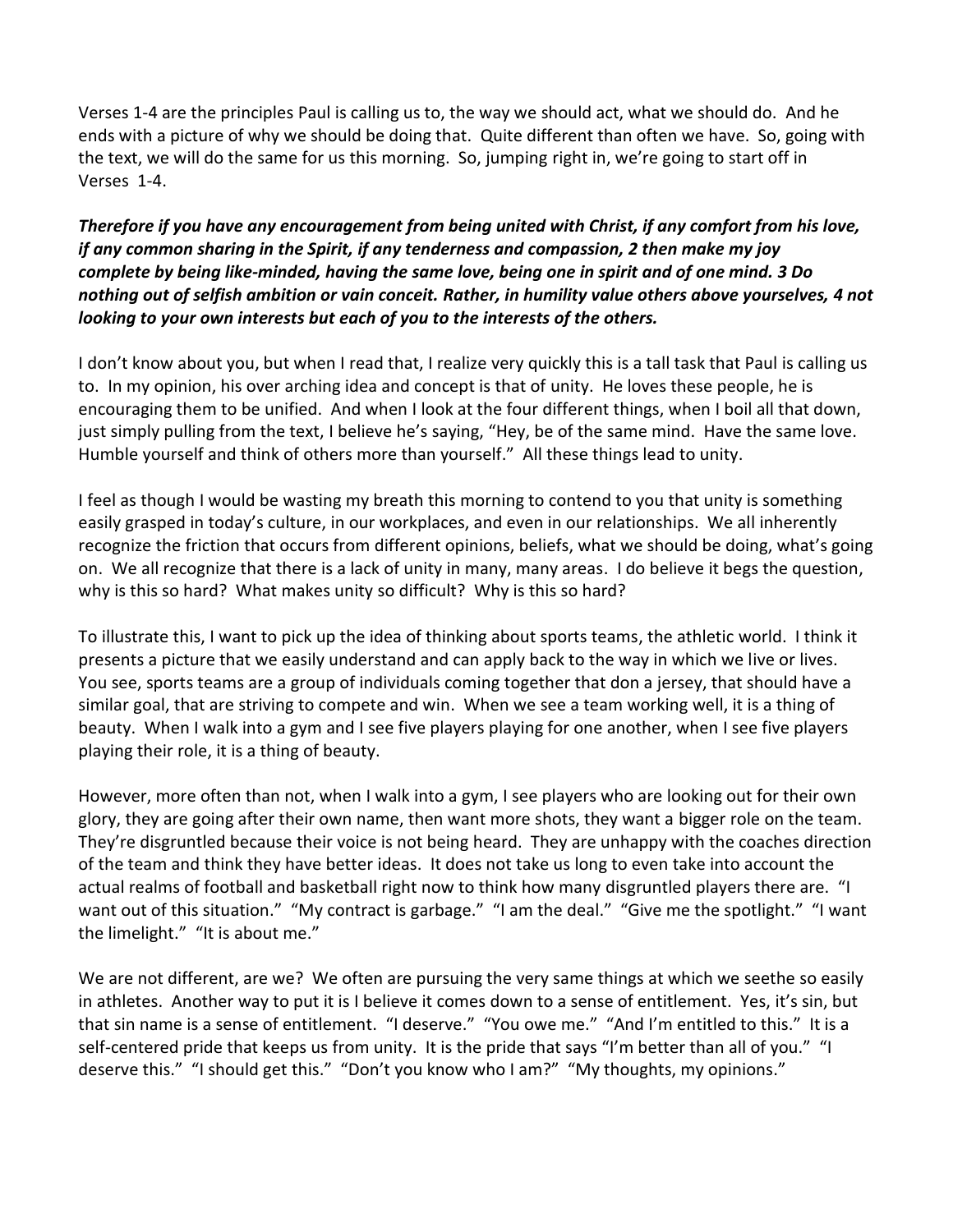This self-centered, "everything is about me, everything that's going on is processed through how that affects me, what the means to me, and what's going on in my world." It is an absolute destroyer of unity.

A constant conversation in our house with our children goes something like this. "Young child, may I remind you that the world does not revolve around you."

Had a soccer party the other day. Walking into Cold Stone with the oldest son's party. He walks to the front of the line. The coach is paying for the ice cream. Great, love that. The other two children and I are at the back of the line. The oldest gets his ice cream. We're talking, we get to the front of the line, we get our ice cream, we pay for it, we turn around and my oldest looks at me and goes, "Dad, I'm done with my ice cream, can we go?"

I looked at him and said, "Son, do you see that we just got our ice cream? My daughter has yet to spill, okay? We've not even started. This does not revolve around you. You, son, are in the midst of a family here. This unit here, there are things that you have to think outside of what is good for you. Yes, you ate your ice cream. Yes, you're excited to go home and play, but think about us for a second." Children are very good at demonstrating this principal, aren't they? It is because they have not learned the ways that we have learned to disguise. We often still think in terms that we are the center of the world. But we have chosen cleaver ways to say that and mask that, but ultimately, we still recognize this selfcenteredness.

I believe Abraham Lincoln put it best when he said, "What kills the skunk is the publicity it gives itself." We are very much the same way as we often pursue what is best of us. Me first, self-centered sense of entitlement.

I believe Paul is setting all of this up and I believe that Paul has provided us the principles in which he is encouraging those in Christ to treat one another to be unified. How does he encourage us to do such? We recognize this is difficult, this is hard, how do we change and live this out? One of our favorite shows in the McElvain house is American's Funniest Home Videos. We are big fans; we love it. There's nothing better than everybody in the family all laughing together at everybody else's mistakes. One of our favorites was a video of a three-year-old. I think he's three. He's in a family room and he's trying really hard, gripping and gritting his teeth with this very focused face. The sister who is recording says, "Timmy, what are you doing?" He's like, "I'm trying to turn four."

I feel as though sometimes when we come on these kinds of principles, we have the tendency to do the same thing. That it is our power, that it is our will, that it is our grit, that it is me doing the work to be humble. Just listen to that sentence in itself, right? We grit our teeth and move forward. However, Paul does not give that to us. Paul does not present a three-step process in which we are to live these principles out. He does something very different. Now if you recall, athletes have a goal, right? The goal is to win the trophy of the championship. As believers in Christ, our goals are different. We have a different reason we are doing this. Our focus is on Jesus.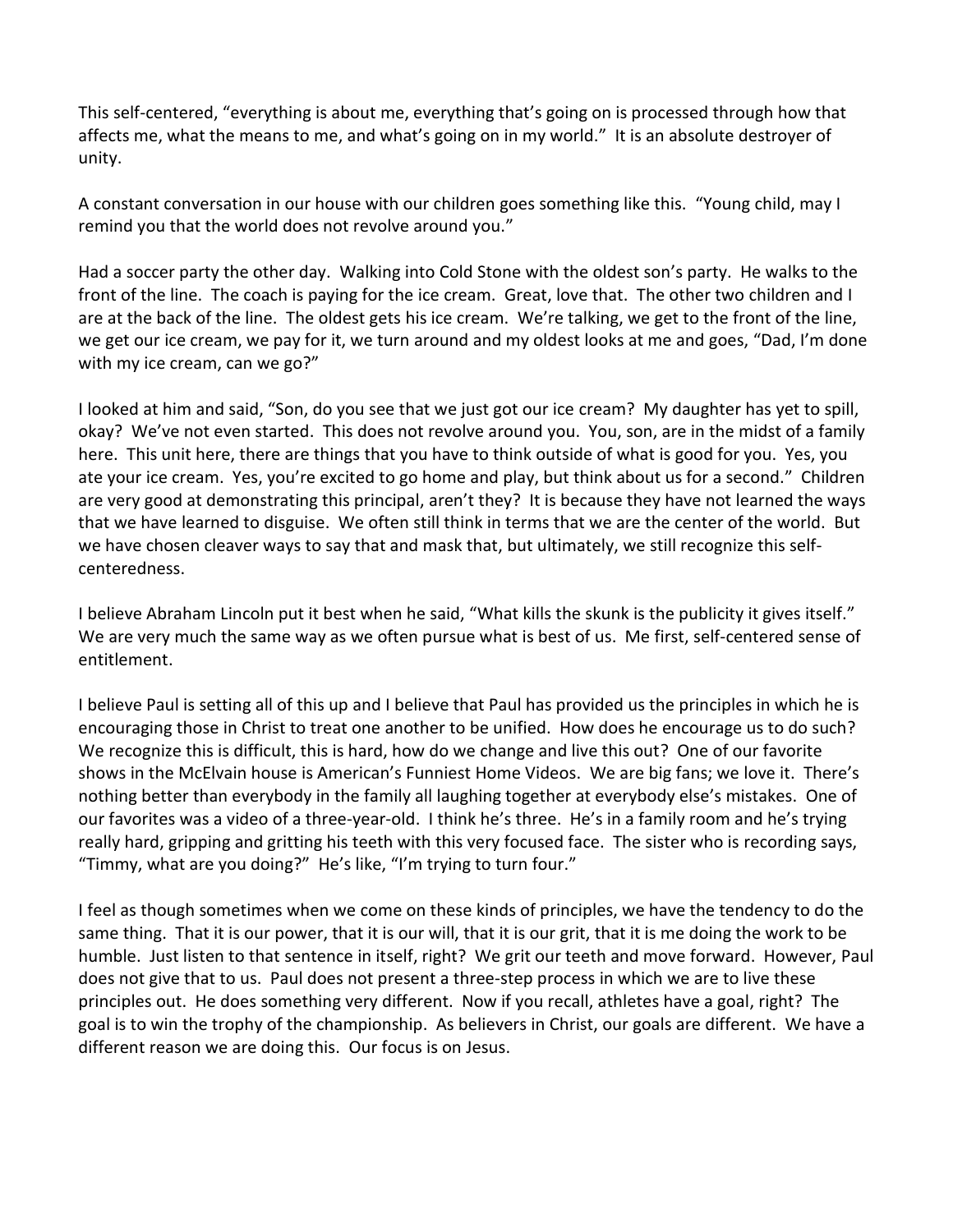Matthew 16: 24 says, *24 Then Jesus said to his disciples, "Whoever wants to be my disciple must deny themselves and take up their cross and follow me."* If you have given your life over to the Lord, we are following Christ. We look upon who he is and imitate. Paul, the author of Philippians, is a very person who elsewhere in scripture says, "Imitate me as I imitate Christ." We see who Christ is and we follow him. We are doing the same here. Jesus is who we are following. He is the ultimate picture of humility. He is the perfect display of humility and love. It doesn't tell us to try these steps. Paul shows us a picture of Jesus in Verses 6-11.

## My main point today is this: **The humility of Christ is the perfect picture we imitate to bring about the improbably act of unity.**

I believe that sometimes we get it backwards. The pursuit of unity is difficult. In my coaching days alone… I wish it was as easy as sometimes I believed it to be where I recognize disfunction on my team. I kept going, "Hey, fellas, come on. Be a team. Let's go. What are we doing here?" It never worked. My record showed that. And ultimately, I recognized that in my own life, it doesn't work that way. I'm like, *Hey, come on. What are we doing? Let's get this together. Let's be unified. What are we doing?* It's very difficult because we have our own views, we have our own ideas of what's good. Paul shows us the picture of Christ.

Augustine, one of the great thinkers of the Christian faith, having given much to us once, replied this when asked, "What are the essential principles of the Christian life?" He replied, "Number one is humility, number 2 is humility, and number three is humility."

So, as we jump into Philippians 2: 5-6, let us pause and let us take a deep account of the humility that Jesus has displayed.

*5 In your relationships with one another, have the same mindset as Christ Jesus: 6 Who, being in very nature God, did not consider equality with God something to be used to his own advantage…* This concept of being in the form of God means just this. Jesus has eternally always been God. Paul starts off his picture of Jesus by making it clear who he is.

John 1: 1 says this, *1 In the beginning was the Word* (Jesus)*, and the Word was with God, and the Word was God.* Jesus existed before he came to this earth. He is eternal. He is divine. He is a part of the Trinity. To say therefore that Christ existed in the form of God is to say that apart from his human nature, Christ possessed all the characteristics and qualities belonging to God because he is in fact God. Jesus – fully God/fully man.

One commentator put it like this" *"Though Christ has all the rights, privileges and honors of deity, which he was worthy of and could never be disqualified from, his attitude was to not cling to those things or his position and to be willing to give them up for a season."*

Jesus is the only person ever to be able to have the right of being equal with God, and yet he humbles himself. What a picture we have already in our Lord and Savior. True humility.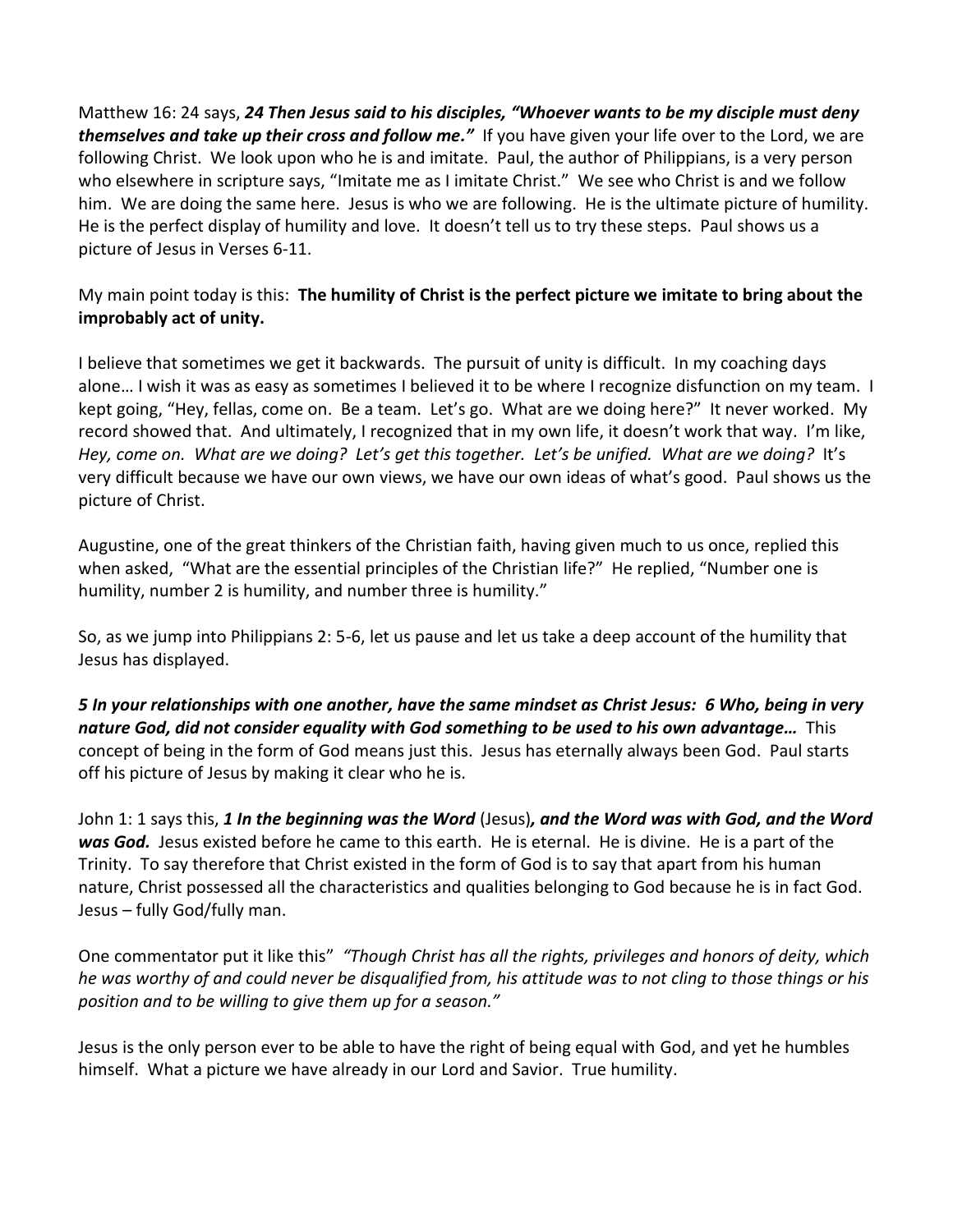I don't know about you, but I also recognize there is false humility. I always have that picture of false humility… Like I've ever made a dip in my life, but when you go to somebody else's house and make a dish. They're like, "Oh, that dip was so amazing." And the other person is like, "Oh, stop it. Oh stop." You know kind of like they're putting up the stop, but they are also saying "Keep it coming." The stop and go there. This true humility Christ displays, unlike at times, the false humility that we often have. We live in a culture right now where building one's brand, strengthening one's status, building one's resume is ramped. And a temptation that we all, at times, face with the titles and position that we find ourselves in. But Paul is clearly laying out who Christ is.

I remember one day we opened up the school I work at, about eight years, and there was a big name there to help us do that, to Christendom the dedication of this school. I had received a new position in administration, and I was really nervous, just trying to live into that and live up to that, that responsibility. This was a big deal for me. I was really nervous. I wanted the building to be perfect. I wanted everything to just be perfect. It so happened that I when I went to walk back to the bathroom, I met this individual in the hallway. I got a little nervous. He's walking my way and his eyes got big. He gives the non-verbals that he wants to approach. He sticks his hand out and says, "Young man, I have not gotten the chance to meet you yet." I was taken aback. This is the big name, the big speaker. Why if he's acting as if he's done wrong by not introducing himself or knowing my name yet. I shake his hand and say, "Sir, my name is Scott McElvain." Then I had that pause. I know who he is; do I ask him what his name is? I just kind of froze. He was kind and gracious to continue the conversation in very encouraging ways complementary to the school and what we had going on. I remember walking away just thinking of how this is a small picture of what ultimately is infinitely found in Jesus. A big name, a big status, coming to somebody who he knows nothing about and extending his hand to ask me who I am. It's a great picture of humility that I often recognize that is not a part of my own interactions.

## *7 rather, he made himself nothing by taking the very nature of a servant, being made in human*

*likeness.* Jesus did not empty himself of his divinity. He was always divine. Instead, it was a selfrenunciation. What did he renunciate himself from? First of all, his heavenly glory. Being in heaven with the Father, Jesus left to come to earth. I always think of the Apostle's Creed. "Seated at the right hand of the father." He left the heavenly glory to come down to earth. He gave and renounced himself of his independent authority. He submitted himself to the will of the Father, which we'll see here in a second, as well. He also set aside his voluntary display of his divine attributes and submitted himself to the spirit's direction. Jesus, taking the form of a servant… The audacity of that, the very person who had every right and all the privileges, essentially takes the form of a servant.

John 13 is always a picture I get of Jesus washing the disciples' feet. The God of the universe, fully man, fully God, grabs a basin of water and kneels down to wash the dirty feet of his disciples. What a servant, what a picture of humility Jesus is.

*8 And being found in appearance as a man, he humbled himself by becoming obedient to death even death on a cross!* Jesus was found in human form. He looked like everybody else. He could have chosen to look a very different way. He could have been a show-stopper, but he chose to be found in a normal way. Jesus appeared to be a man and nothing more. He could have chosen to come looking very differently, but he did not. His obedience to the Father was on display.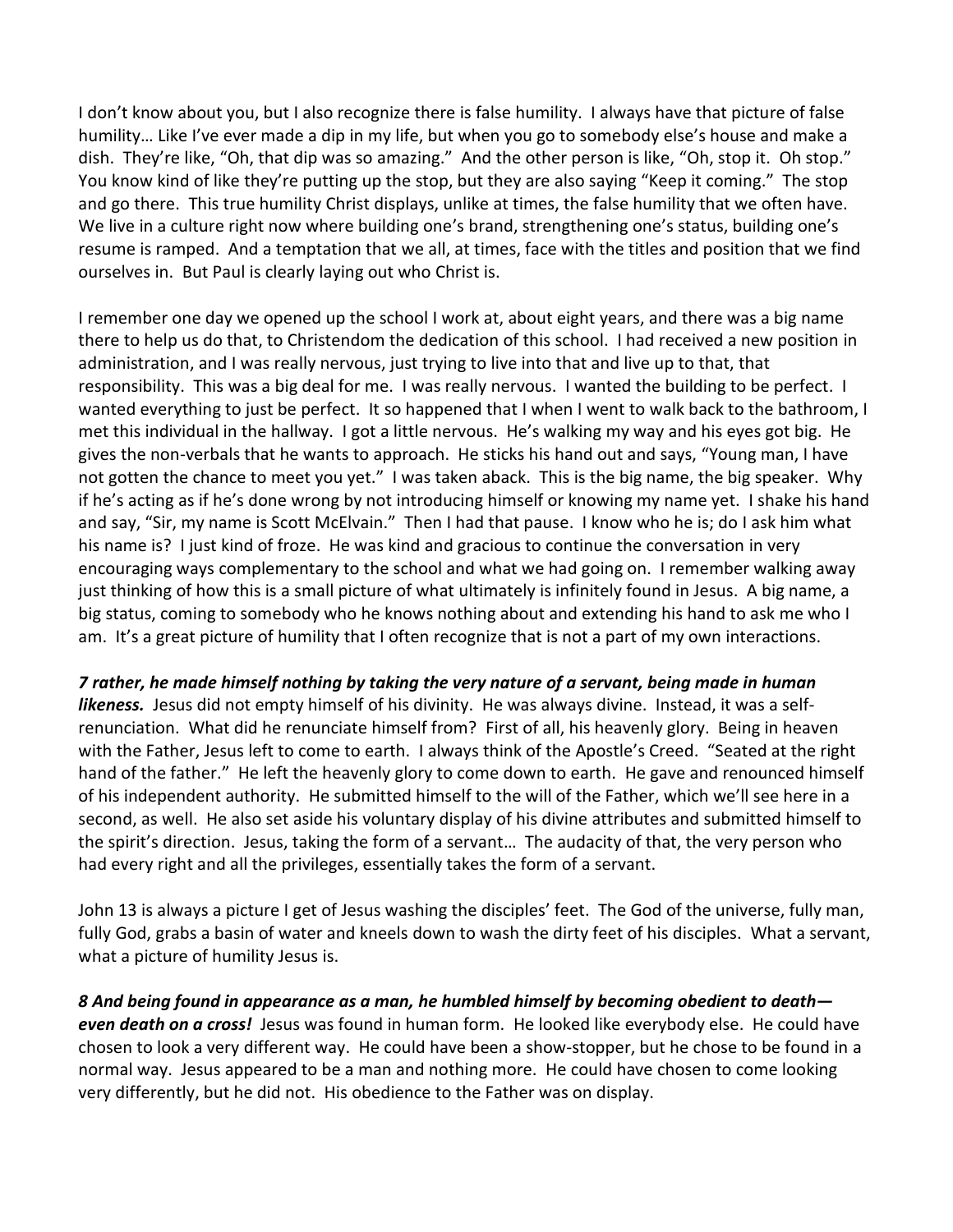His obedience was not to death, it was to the Father that ultimately led him to the cross. He did not go to the cross asking what's in it for me? He did not go to the cross saying look at me dying the worst death conceivable in that time. He did it thinking of us, thinking of the love that he has for us.

John Piper writes this: *"You are owed hell and you got heaven at the cost of the Son of God."* We were owed hell from our sins, our transgressions, and we got heaven at the cost of the Son of God who loved us and humbled himself enough to leave the heavenly glory, come on this earth, live a perfect life to sacrifice on the cross for us to be, upon acceptance of the free gift of salvation, made right with the Father.

We are humbled as we look at the picture of Christ and what he did for us in his work, his love, his humility, that leads us to humble ourselves. Unity is not the root, it is the fruit. The fruit is unity, the root humility. Unity happens through humility. Christ is the picture of that.

I have to be transparent with you for a second to tell you that the last two weeks in the McElvain house has a been a whirlwind. We have had things stacked on top of each other. We've started house projects and house projects always go tough. They are difficult. We've had much work. We've had a lot of things going the last two weeks. I have been short. I have had poor communication, poor scheduling, and that has ultimately let to Nicole and me to not being on the same page.

One night, we got into a discussion, as somebody pointed out in the first service, about the direction of a house project... otherwise known as an argument. I had a different view of what our schedule would look like and how I would be spending my time that night. Things needed to be done for the time we had the scaffolding and when it needed to be back. Ultimately, I left saying, "I just gotta go. Listen, I've got to prep for the sermon on the humility of Christ. Okay? You deal with this."

You already see where this is going here. I'm in my office and I'm having that internal conversation that we have all the time with ourselves. Things like, *She should know better. I deserve this time to prep*. Here was the big one for me. *I'm not apologizing. She's going to be the first one to take the step and apologize. This was her deal.* I'm saying these things, sitting in my office chair, looking out the window, fuming and both literally and figuratively I say to myself. "I just gotta push that to the side and I gotta turn my chair and start studying and learning about the humility of Christ." Not generally the way you want to go into prepping for a sermon.

Well, in preparation, the Lord held up a mirror to me that night. And I saw myself and the pride and the self-centered ways in which I had been in my marriage with my beautiful and loving wife. God has given me a great gift in her and I'm honored by her in more ways than I can count. The sermon I was reading absolutely spoke to everything I was thinking and feeling that night. It brilliantly brought about the application of what humility looks like for marriages, to the point, so specifically, about this idea of waiting for her to apologize. I broke down for I had seen the heart.

I went home and we had a discussion and a conversation in which we asked for forgiveness from one another. We said we were sorry. And the humility of both of us, ultimately led to unity. You see, it's kind of like one of the things we say to each other is "We're the best." The McElvains, we are the best.